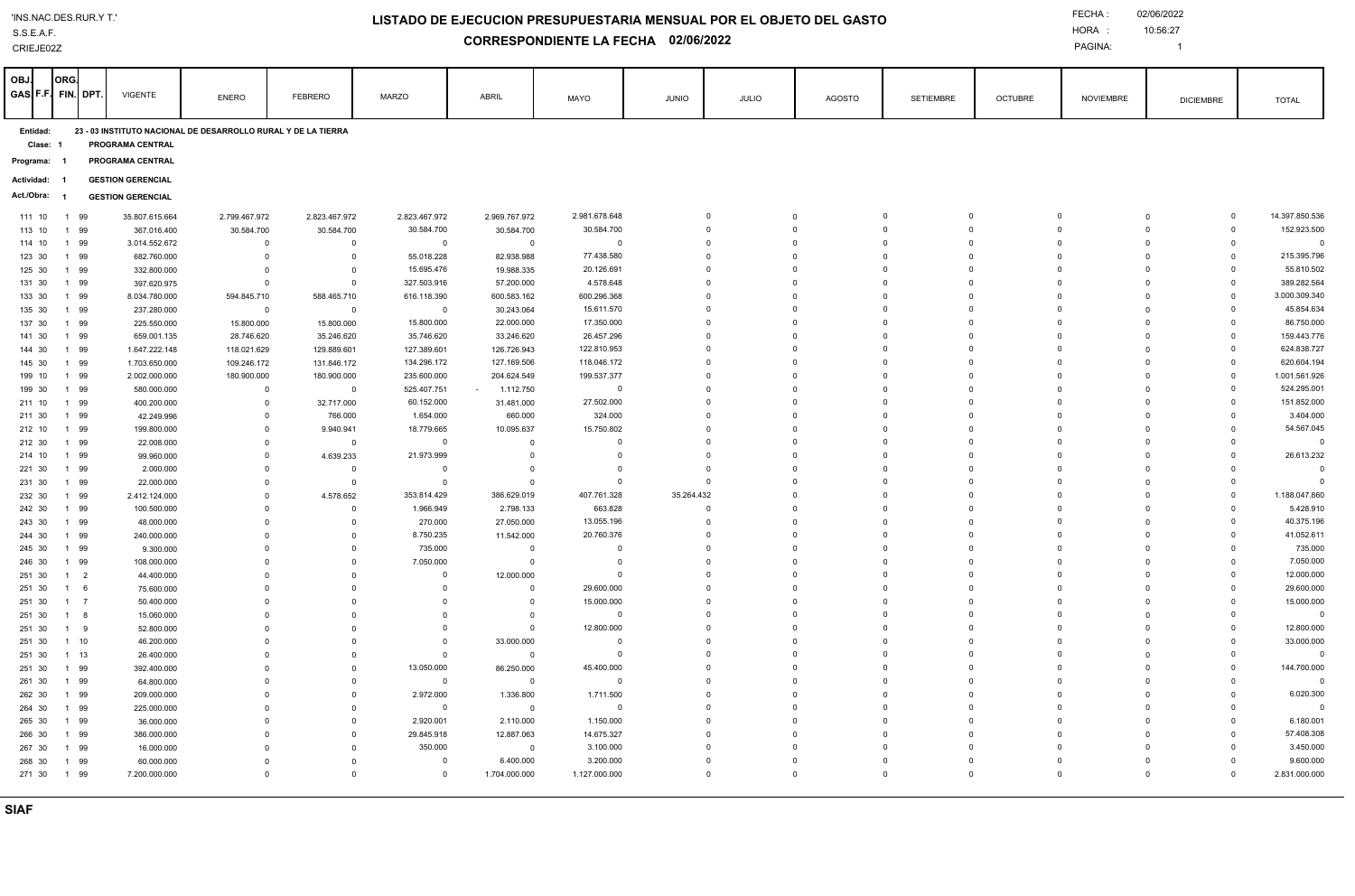| 'INS.NAC.DES.RUR.YT.' |  |
|-----------------------|--|
|-----------------------|--|

S.S.E.A.F.

## CRIEJE02Z

## **LISTADO DE EJECUCION PRESUPUESTARIA MENSUAL POR EL OBJETO DEL GASTO**

**CORRESPONDIENTE LA FECHA 02/06/2022**

PAGINA:

10:56:27 

| OBJ.<br>GAS F.F. FIN. DPT. | ORG.                                                                                                    |                     | <b>VIGENTE</b>               | <b>ENERO</b> | <b>FEBRERO</b>              | <b>MARZO</b>                                              | ABRIL                      | MAYO                     | JUNIO | JULIO                   | <b>AGOSTO</b>              | <b>SETIEMBRE</b>                                | <b>OCTUBRE</b>                | <b>NOVIEMBRE</b> | <b>DICIEMBRE</b>                                           | <b>TOTAL</b>                           |
|----------------------------|---------------------------------------------------------------------------------------------------------|---------------------|------------------------------|--------------|-----------------------------|-----------------------------------------------------------|----------------------------|--------------------------|-------|-------------------------|----------------------------|-------------------------------------------------|-------------------------------|------------------|------------------------------------------------------------|----------------------------------------|
|                            | 23 - 03 INSTITUTO NACIONAL DE DESARROLLO RURAL Y DE LA TIERRA<br>Entidad:<br>PROGRAMA CENTRAL<br>Clase: |                     |                              |              |                             |                                                           |                            |                          |       |                         |                            |                                                 |                               |                  |                                                            |                                        |
| Programa: 1                |                                                                                                         | PROGRAMA CENTRAL    |                              |              |                             |                                                           |                            |                          |       |                         |                            |                                                 |                               |                  |                                                            |                                        |
| Actividad:                 | - 1                                                                                                     |                     | <b>GESTION GERENCIAL</b>     |              |                             |                                                           |                            |                          |       |                         |                            |                                                 |                               |                  |                                                            |                                        |
| Act./Obra:                 |                                                                                                         |                     | <b>GESTION GERENCIAL</b>     |              |                             |                                                           |                            |                          |       |                         |                            |                                                 |                               |                  |                                                            |                                        |
| 284 30                     |                                                                                                         | 1 99                | 18.000.000                   |              | $\mathbf{0}$                | 2.149.000<br>$\mathbf 0$                                  | 4.688.000                  | 1.227.000                |       | $\mathbf 0$             | $\mathbf 0$                | $\mathbf 0$<br>$\Omega$                         | $\overline{0}$                |                  | $\mathbf 0$<br>$\mathbf 0$                                 | 8.064.000                              |
| 291 30                     |                                                                                                         | 1 99                | 60.000.000                   |              | $^{\circ}$                  | $\mathbf 0$<br>$\mathbf 0$                                | $^{\circ}$                 | $\overline{0}$           |       | $\mathbf 0$             | $\mathbf 0$                | $\mathbf 0$<br>$\Omega$                         | $\mathbf{0}$                  |                  | $\mathbf{0}$<br>$\mathbf 0$                                | $\overline{0}$                         |
| 292 30                     |                                                                                                         | 1 99                | $\mathbf{0}$                 |              | $\mathbf 0$                 | $\mathbf 0$<br>$\overline{0}$                             | $\mathbf 0$                | $\Omega$                 |       | $\mathbf 0$             | $\Omega$                   | $\Omega$<br>$\Omega$                            | $\mathbf{0}$                  |                  | $\overline{0}$<br>$\mathbf 0$                              | $\overline{0}$                         |
| 311 30                     | $\overline{1}$                                                                                          | 99                  | 34.200.000                   |              | $^{\circ}$                  | $\pmb{0}$<br>240.000                                      | 904.500                    | 189.000                  |       | $\mathbf 0$             | $\mathbf 0$                | $\mathbf 0$<br>$\Omega$                         | $\overline{0}$                |                  | $\pmb{0}$<br>$\mathbf{0}$                                  | 1.333.500                              |
| 331 30                     |                                                                                                         | 1 99                | 31.750.000                   |              | $\Omega$                    | $\Omega$<br>$\mathbf{0}$                                  | $\mathbf 0$                | 36.000                   |       | $\Omega$                | $\Omega$                   | $\Omega$<br>$\Omega$                            | $\Omega$                      |                  | $\mathbf{0}$<br>$\Omega$                                   | 36.000                                 |
| 334 30                     |                                                                                                         | 1 99                | 4.045.115                    |              | $\Omega$<br>$\Omega$        | 20.000<br>$\mathbf 0$                                     | $\mathbf 0$<br>$\mathbf 0$ | $\Omega$<br>$\Omega$     |       | $\Omega$<br>$\Omega$    | $\Omega$<br>$\Omega$       | $\Omega$<br>$\Omega$<br>$\Omega$<br>$\Omega$    | $\Omega$<br>$\Omega$          |                  | $\overline{0}$<br>$\Omega$<br>$\Omega$<br>$\Omega$         | 20.000                                 |
| 335 30<br>341 30           |                                                                                                         | 1 99<br>1 99        | 5.040.000<br>106.659.885     |              | $^{\circ}$                  | $\Omega$<br>$\mathbf{0}$<br>$\mathbf 0$<br>$\mathbf 0$    | $\mathbf 0$                | $^{\circ}$               |       | 0                       | $\mathbf 0$                | $\Omega$<br>0                                   | $\mathbf 0$                   |                  | $\mathbf 0$<br>$\mathbf{0}$                                | $\overline{\mathbf{0}}$<br>$\mathbf 0$ |
| 342 30                     |                                                                                                         | 1 99                | 160.000.000                  |              | $\Omega$                    | $\mathbf 0$<br>500.000                                    | 300.000                    | $\mathbf 0$              |       | $\mathbf 0$             | $\mathbf 0$                | $\mathbf 0$<br>$\Omega$                         | $\mathbf 0$                   |                  | $\mathbf 0$<br>$\overline{0}$                              | 800.000                                |
| 343 30                     |                                                                                                         | 1 99                | 32.000.000                   |              | $^{\circ}$                  | 5.149.000<br>$\mathbf 0$                                  | 6.467.000                  | 608.000                  |       | $\Omega$                | $\mathbf 0$                | $\mathbf 0$<br>$\Omega$                         | $\overline{0}$                |                  | $\overline{0}$<br>$\mathbf 0$                              | 12.224.000                             |
| 346 30                     |                                                                                                         | 1 99                | 28.500.000                   |              | $\Omega$                    | $\Omega$<br>$\mathbf{0}$                                  | 278.226                    | 196.000                  |       | $\Omega$                | $\Omega$                   | $\Omega$<br>$\Omega$                            | $\Omega$                      |                  | $\Omega$<br>$\Omega$                                       | 474.226                                |
| 351 30                     |                                                                                                         | 1 99                | 11.400.000                   |              | $\Omega$                    | $\mathbf 0$<br>$\circ$                                    | 200.000                    | $\mathbf 0$              |       | $\Omega$                | $\mathbf{0}$               | $\mathbf 0$<br>$\Omega$                         | $\Omega$                      |                  | $\mathbf{0}$<br>$\mathbf 0$                                | 200.000                                |
| 352 30                     |                                                                                                         | 1 99                | 7.500.000                    |              | $\mathbf{0}$                | $\mathbf 0$<br>$\Omega$                                   | $\mathbf 0$                | $\mathbf 0$              |       | $\Omega$                | $^{\circ}$                 | $\Omega$                                        | $\Omega$                      |                  | $\mathbf 0$<br>$\Omega$                                    | $\overline{0}$                         |
| 354 30                     |                                                                                                         | 1 99                | 2.500.000                    |              | $\mathbf 0$                 | $\mathbf 0$<br>$\mathbf 0$                                | 95.000                     | $\Omega$                 |       | $\Omega$                | $\Omega$                   | $\Omega$<br>$\Omega$                            | $\Omega$                      |                  | $\overline{0}$<br>$\mathbf 0$                              | 95.000                                 |
| 355 30                     |                                                                                                         | 1 99                | 24.000.000                   |              | $\Omega$                    | 650.000<br>$\Omega$                                       | 80.000                     | 39.000                   |       | $\mathbf 0$             | $\mathbf 0$                | $\mathbf 0$<br>$\Omega$                         | $\mathbf 0$                   |                  | $\mathbf 0$<br>$\mathbf 0$                                 | 769.000                                |
| 358 30                     |                                                                                                         | 1 99                | 12.500.000                   |              | $\overline{0}$              | $\pmb{0}$<br>$\overline{0}$                               | $\mathsf 0$                | 90.000                   |       | $\mathbf 0$             | $\mathbf 0$                | $\mathbf 0$<br>$\Omega$                         | $\mathbf{0}$                  |                  | $\mathbf 0$<br>$\pmb{0}$                                   | 90.000                                 |
| 361 30                     |                                                                                                         | 1 99                | 801.768.000                  |              | $\Omega$                    | $\Omega$<br>201.768.000                                   | 200.000.000                | $\mathbf 0$              |       | $\Omega$<br>$\Omega$    | $\Omega$                   | $\Omega$<br>$\Omega$                            | $\Omega$                      |                  | $\mathbf 0$<br>$\Omega$                                    | 401.768.000                            |
| 362 30                     |                                                                                                         | 1 99<br>1 99        | 17.172.000                   |              | $^{\circ}$<br>$\mathbf{0}$  | $\mathbf 0$<br>$\mathbf{0}$<br>$\Omega$<br>$\mathbf 0$    | $^{\circ}$<br>$^{\circ}$   | $\mathbf 0$<br>1.500.000 |       | $\mathbf 0$             | $\Omega$<br>$\mathbf 0$    | $\Omega$<br>$\Omega$<br>$\Omega$<br>$\Omega$    | $\Omega$<br>$\Omega$          |                  | $\overline{0}$<br>$\mathbf 0$<br>$^{\circ}$<br>$\mathbf 0$ | $\overline{0}$<br>1.500.000            |
| 392 30<br>393 30           |                                                                                                         | 1 99                | 90.990.000<br>6.000.000      |              | $\mathbf 0$                 | $\mathbf 0$<br>388.000                                    | $\mathsf 0$                | $\overline{\mathbf{0}}$  |       | $\mathbf 0$             | $\mathbf 0$                | $\mathbf 0$<br>$\Omega$                         | $\mathbf{0}$                  |                  | $\mathbf 0$<br>$\mathbf 0$                                 | 388.000                                |
| 394 30                     |                                                                                                         | 1 99                | 7.500.000                    |              | $^{\circ}$                  | $\mathbf 0$<br>123.500                                    | $\mathbf 0$                | 133.000                  |       | $\mathbf 0$             | $\mathbf 0$                | $\mathbf 0$<br>$\Omega$                         | $\mathbf 0$                   |                  | $\mathbf 0$<br>$\mathbf 0$                                 | 256.500                                |
| 396 30                     |                                                                                                         | 1 99                | 3.000.000                    |              | $\mathbf 0$                 | $\pmb{0}$<br>$\mathbf{0}$                                 | $\mathsf{O}$               | $\Omega$                 |       | $\Omega$                | $\Omega$                   | $\Omega$<br>$\Omega$                            | $\Omega$                      |                  | $\Omega$<br>$\Omega$                                       | $\overline{0}$                         |
| 397 30                     |                                                                                                         | 1 99                | 9.958.000                    |              | $\Omega$                    | 99.000<br>$\Omega$                                        | $\mathbf 0$                | 238.366                  |       | $\Omega$                | $\mathbf 0$                | $\Omega$<br>$\Omega$                            | $\Omega$                      |                  | $\mathbf 0$<br>$\Omega$                                    | 337.366                                |
| 398 30                     |                                                                                                         | 1 99                | 9.500.000                    |              | $\Omega$                    | $\mathbf 0$<br>2.053.500                                  | 1.400.000                  | $\mathbf 0$              |       | $\Omega$                | $\Omega$                   | $\Omega$<br>$\Omega$                            | $\Omega$                      |                  | $\mathbf 0$<br>$\mathbf{0}$                                | 3.453.500                              |
| 399 30                     |                                                                                                         | 1 99                | 40.100.000                   |              | $\Omega$                    | $\mathbf 0$<br>516.900                                    | 73.000                     | 2.674.600                |       | $\mathbf 0$             | $\mathbf 0$                | $\mathbf 0$<br>$\Omega$                         | $\mathbf{0}$                  |                  | $\mathbf 0$<br>$^{\circ}$                                  | 3.264.500                              |
| 521 10                     |                                                                                                         | 3 99                | 1.000.000.000                |              | $\Omega$                    | $\mathbf 0$<br>$\Omega$                                   | $\mathbf 0$                | $\overline{0}$           |       | $\Omega$                | $\Omega$                   | $\Omega$<br>$\Omega$                            | $\Omega$                      |                  | $\overline{0}$<br>$\mathbf 0$                              | $\overline{\mathbf{0}}$                |
| 521 30                     |                                                                                                         | 1 5                 | 100.000.000                  |              | $^{\circ}$                  | 86.584.219<br>$\mathbf 0$                                 | $\mathbf 0$                | $\mathbf 0$              |       | $\mathbf 0$             | $\mathbf 0$                | $\Omega$<br>$\mathbf 0$                         | $\mathbf 0$                   |                  | $\mathsf 0$<br>$\mathbf 0$                                 | 86.584.219                             |
| 521 30                     |                                                                                                         | $1 \quad 6$         | 348.997.979                  |              | $\Omega$                    | $\Omega$<br>125.568.479                                   | $\mathbf 0$                | 41.961.440               |       | $\Omega$<br>$\Omega$    | $\Omega$                   | $\Omega$<br>$\Omega$<br>$\Omega$<br>$\Omega$    | $\Omega$<br>$\Omega$          |                  | $\overline{0}$<br>$\mathbf 0$<br>$\mathbf 0$               | 167.529.919                            |
| 521 30<br>522 30           |                                                                                                         | 1 99<br>$1 \quad 2$ | 1.318.109.627<br>255.434.915 |              | $\Omega$<br>$\Omega$        | $\mathbf 0$<br>$\mathbf{0}$<br>100.560.737<br>$\mathbf 0$ | 263.526.723<br>$^{\circ}$  | 64.170.554<br>19.329.640 |       | $\Omega$                | $\Omega$<br>$\Omega$       | $\Omega$<br>$\Omega$                            | $\Omega$                      |                  | $\Omega$<br>$\mathbf 0$<br>$\mathbf{0}$                    | 327.697.277<br>119.890.377             |
| 522 30                     |                                                                                                         | 1 9                 | $\mathbf 0$                  |              | $\Omega$                    | $\mathbf 0$<br>$\mathbf 0$                                | $\mathbf 0$                | $\mathbf 0$              |       | $\mathbf 0$             | $\mathbf 0$                | $\mathbf 0$<br>$\Omega$                         | $\mathbf{0}$                  |                  | $\mathbf 0$<br>$\mathbf 0$                                 | $\overline{0}$                         |
| 522 30                     |                                                                                                         | 1 99                | 627.457.479                  |              | $\mathbf{0}$                | 77.926.833<br>$\pmb{0}$                                   | 32.235.400                 | $\Omega$                 |       | $\Omega$                | $\Omega$                   | $\Omega$<br>$\Omega$                            | $\Omega$                      |                  | $\mathbf 0$<br>$\overline{0}$                              | 110.162.233                            |
| 534 30                     |                                                                                                         | 1 99                | 30.000.000                   |              | $^{\circ}$                  | $\mathbf 0$<br>$\mathbf 0$                                | $^{\circ}$                 | $\Omega$                 |       | $\mathbf 0$             | $\mathbf 0$                | $\Omega$<br>$\mathbf 0$                         | $\Omega$                      |                  | $\Omega$<br>$\mathbf{0}$                                   | $\mathsf 0$                            |
| 536 30                     |                                                                                                         | 1 99                | 50.000.000                   |              | $\Omega$                    | $\Omega$<br>$\overline{0}$                                | $\Omega$                   | $\Omega$                 |       | $\Omega$                | $\Omega$                   | $\Omega$<br>$\Omega$                            | $\Omega$                      |                  | $\Omega$<br>$\overline{0}$                                 | $\Omega$                               |
| 537 30                     |                                                                                                         | 1 99                | $\mathbf 0$                  |              | $\Omega$                    | $\mathbf 0$<br>$\mathbf 0$                                | $^{\circ}$                 | $\mathbf 0$              |       | $\mathbf 0$             | $\mathbf 0$                | $\mathbf 0$<br>$\Omega$                         | $\overline{0}$                |                  | $\overline{0}$<br>$\mathbf 0$                              | $\mathbf 0$                            |
| 538 30                     |                                                                                                         | 1 99                | 36.000.000                   |              | $\overline{0}$              | $\mathbf 0$<br>$\overline{0}$                             | $\mathbf{0}$               | $\Omega$                 |       | $\Omega$                | $\Omega$                   | $\Omega$<br>$\Omega$                            | $\Omega$                      |                  | $\mathbf 0$<br>$\overline{0}$                              | $\Omega$                               |
| 541 30                     |                                                                                                         | 1 99                | 54.500.000                   |              | $^{\circ}$                  | $\mathbf 0$<br>$\mathbf{0}$                               | $\mathbf 0$                | 28.380.000               |       | $\mathbf 0$             | $\mathbf 0$                | $\mathbf 0$<br>$\Omega$                         | $\mathbf{0}$                  |                  | $\mathbf 0$<br>$\overline{0}$                              | 28.380.000                             |
| 543 30                     |                                                                                                         | 1 99                | 13.145.702                   |              | $\Omega$                    | $\Omega$<br>$\mathbf 0$                                   | $\mathbf 0$                | $\mathbf 0$              |       | $\mathbf 0$             | $\mathbf 0$                | $\mathbf 0$<br>$\Omega$                         | $\mathbf 0$                   |                  | $\mathbf 0$<br>$\mathbf 0$                                 | $\mathbf 0$                            |
| 579 30                     |                                                                                                         | 1 99                | 175.500.000                  |              | $\Omega$                    | $\mathbf{0}$<br>$\Omega$                                  | $\mathbf 0$                | $\Omega$                 |       | $\Omega$                | $\mathbf 0$                | $\Omega$<br>$\Omega$                            | $\Omega$                      |                  | $\mathbf 0$<br>$\Omega$                                    | $\overline{0}$                         |
| 841 30                     |                                                                                                         | 1 99                | 105.000.000                  |              | $\mathbf{0}$                | $\overline{0}$<br>$\Omega$                                | $\Omega$                   | $\Omega$<br>$\Omega$     |       | $\Omega$                | $\Omega$                   | $\Omega$<br>$\Omega$                            | $\Omega$                      |                  | $\Omega$<br>$\Omega$                                       | $\Omega$                               |
| 845 30                     |                                                                                                         | 1 99<br>1 99        | 30.000.000<br>300.000.000    |              | $\mathbf 0$<br>$\mathbf{0}$ | 30.000.000<br>$\mathbf 0$<br>233.386.591<br>$\Omega$      | $\mathbf 0$<br>$\Omega$    | 17.982.059               |       | $\Omega$<br>$\mathbf 0$ | $\mathbf 0$<br>$\mathbf 0$ | $\Omega$<br>$\Omega$<br>$\mathbf 0$<br>$\Omega$ | $\overline{0}$<br>$\mathbf 0$ |                  | $\mathbf 0$<br>$\mathbf{0}$<br>$\mathbf 0$<br>$\mathbf{0}$ | 30.000.000<br>251.368.650              |
| 910 30<br>920 30           |                                                                                                         | 1 99                | 90.510.746                   |              | $\mathbf 0$                 | $\mathbf 0$<br>$\mathbf{0}$                               | $\mathsf 0$                | $\mathsf 0$              |       | $\mathbf 0$             | $\mathbf 0$                | $\Omega$<br>$\mathbf 0$                         | $\mathbf{0}$                  |                  | $\mathbf 0$<br>$\mathbf 0$                                 | $\mathbf 0$                            |
|                            |                                                                                                         |                     |                              |              |                             |                                                           |                            |                          |       |                         |                            |                                                 |                               |                  |                                                            |                                        |